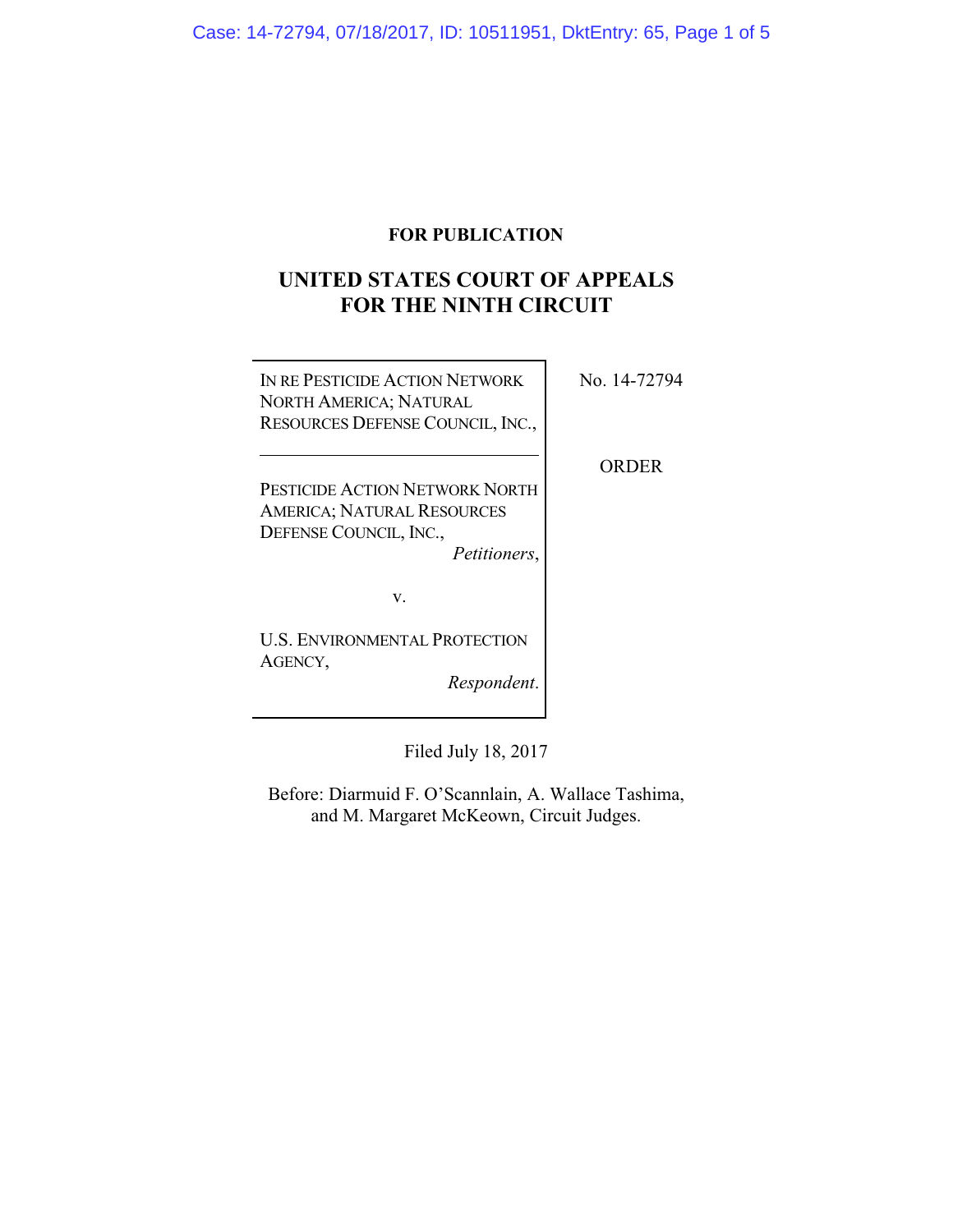# **SUMMARY\***

## **Mandamus**

The panel denied the motion for further mandamus relief filed byPesticide Action Network North America and Natural Resources Defense Council, which alleged that the United States Environmental Protection Agency ("EPA")'s denial of the Council's administrative petition, seeking to revoke all food tolerances and cancel all registration of a pesticide called chlorpyifos, was inadequate.

In a published order on August 10, 2015, the panel ordered EPA to respond to the Council's administrative petition. In a subsequent published order, the panel directed EPA to take "final action" by March 31, 2017. The EPA denied the Council's petition on March 29, 2017.

The Council filed the present mandamus motion asserting that EPA's denial was inadequate because it contained no new safety findings, and made no final determination as to whether chlorpyifos food tolerances must be revoked.

The panel held that EPA had complied with the panel's previous orders by issuing a "final response to the petition." The panel further held that the Council's mandamus motion was premature, and its substantive objections to the EPA's denial must first be made through the administrative process mandated by statute.

**<sup>\*</sup>** This summary constitutes no part of the opinion of the court. It has been prepared by court staff for the convenience of the reader.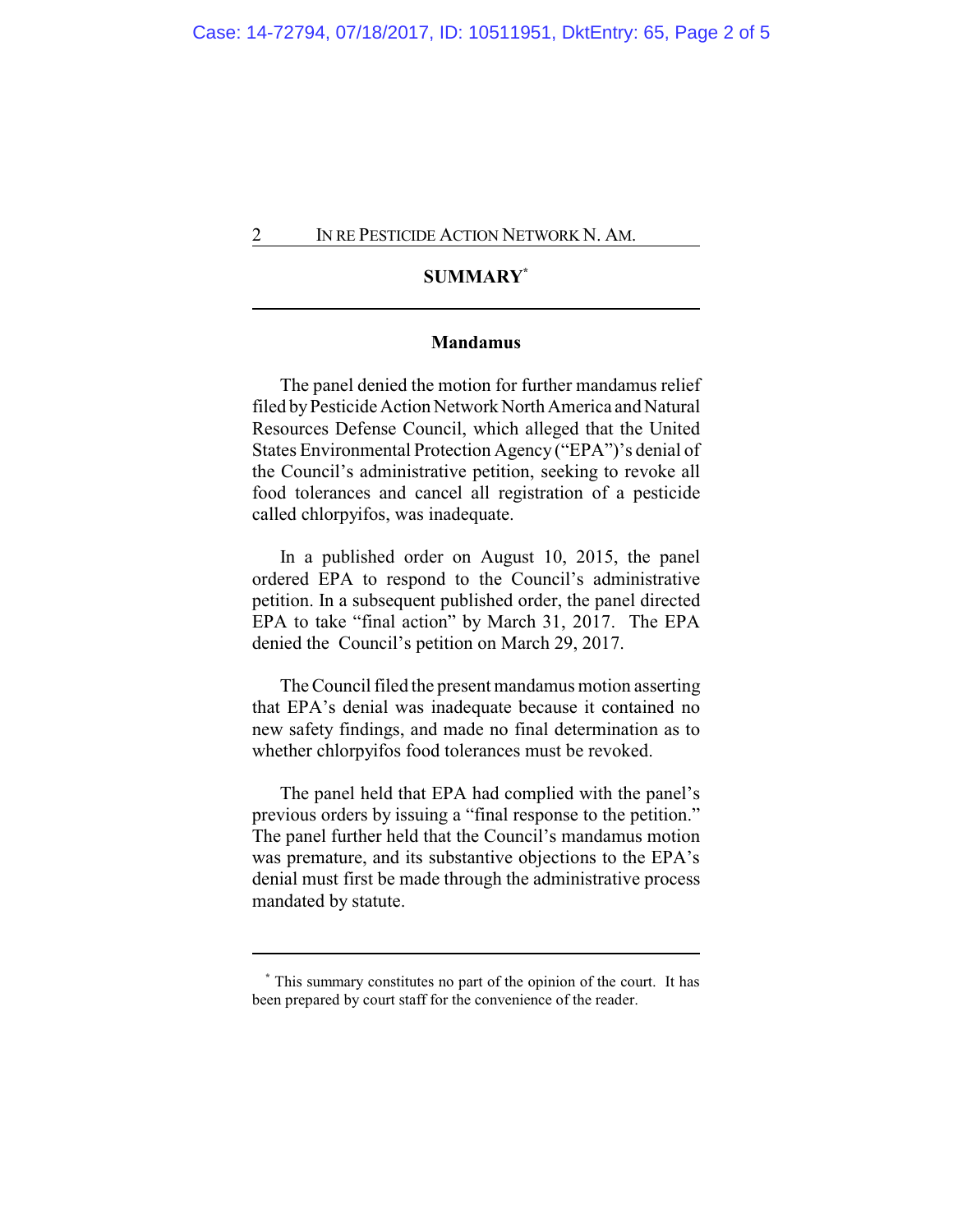# **COUNSEL**

Patti A. Goldman and Kristen Boyles, Earthjustice, Seattle, Washington, for Petitioners.

Erica M. Zilioli, Environmental Defense Section; Jeffrey H. Wood, Acting Assistant Attorney General, Environment & Natural Resources Division; United States Department of Justice, Washington, D.C.; Mark Dyner, Office of General Counsel; United States Environmental Protection Agency, Washington, D.C.; for Respondents.

Stanley H. Abramson, Donald C. McLean, Kathleen R. Heilman, and Sylvia G. Costelloe, Arent Fox LLP, Washington, D.C., for Amici Curiae Dow Agrosciences LLC.

## **ORDER**

In 2007, Pesticide Action Network North America and Natural Resources Defense Council (collectively, "PANNA") filed an administrative petition with the United States Environmental Protection Agency ("EPA"). The petition sought to revoke all food tolerances and cancel all registration of a pesticide called chlorpyifos. In 2014, having grown frustrated with EPA's inertia, PANNA petitioned this court for a writ of mandamus to force the agency to issue a response, which PANNA acknowledged could include "a final denial order . . . if that is how EPA decides to resolve  $[it]$ ."

On August 10, 2015, we ordered EPA to "issue *either* a proposed or final revocation rule *or* a full and final response" to PANNA's administrative petition. *In re Pesticide Action*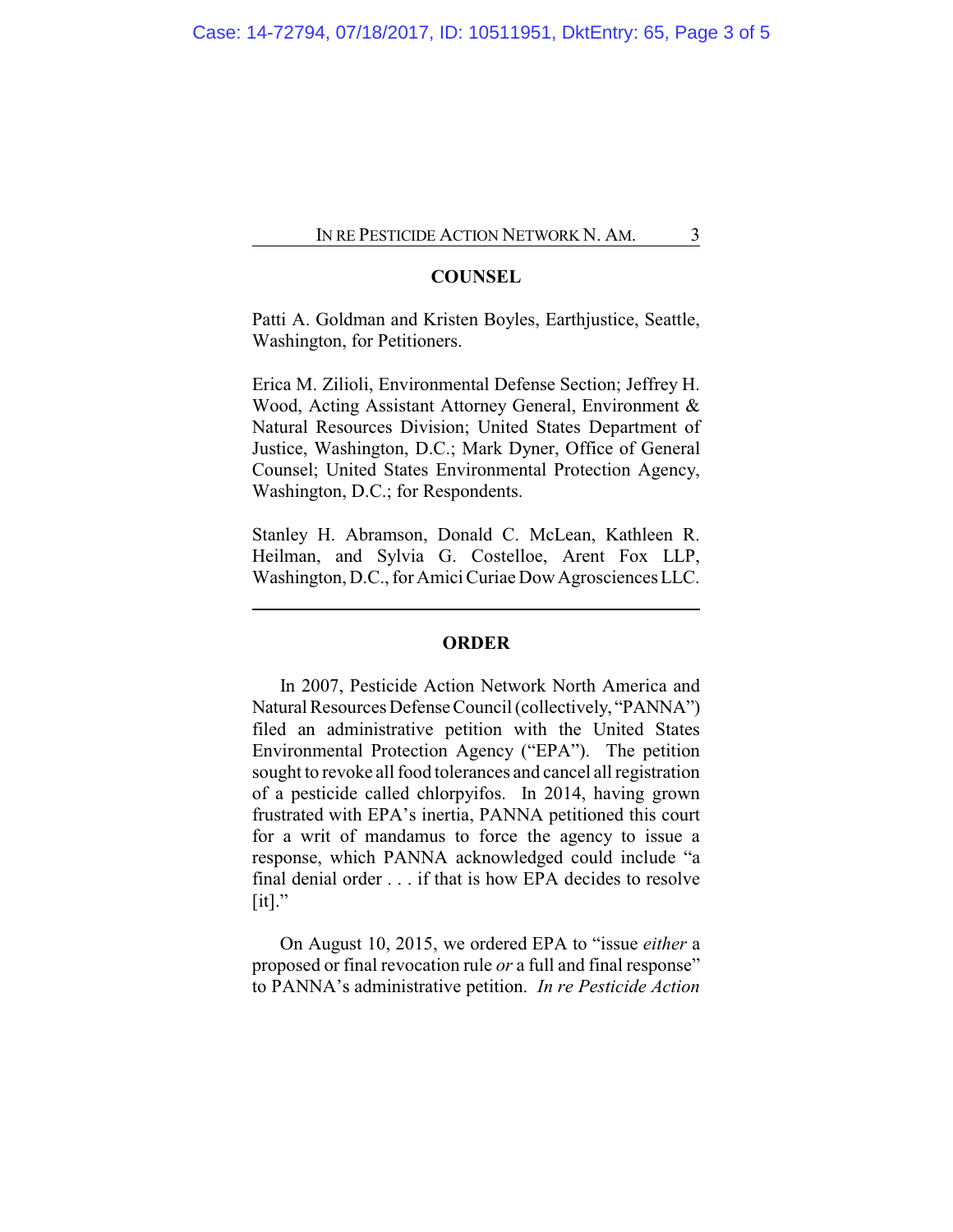*Network N. Am.*, 798 F.3d 809, 814 (9th Cir. 2015) (emphasis added). We later directed EPA to "take final action" on the petition by March 31, 2017. *In re Pesticide Action Network N. Am.*, 840 F.3d 1014, 1015 (9th Cir. 2016).

EPA denied the petition on March 29, 2017. *See* 82 Fed. Reg. 16,581 (Apr. 5, 2017). PANNA promptly filed a motion for "further mandamus relief," asserting that EPA's denial was inadequate because it contained "no new safety findings" and no "final determination as to whether chlorpyifos food tolerances must be revoked." In short—and in its own words—PANNA's motion faulted EPA for "fail[ing] to act *on the substance* of the petition."

PANNA's complaints arrive at our doorstep too soon. Although we previouslycondemnedEPA's "egregious" delay in responding to PANNA's petition, the agency has now complied with our orders by issuing a "final response to the petition." *See In re Pesticide Action Network N. Am.*, 798 F.3d at 811; *see also* 21 U.S.C. § 346a(d)(4)(A)(iii) (providing that one valid agency response to a petition challenging a pesticide's tolerances is to "issue an order denying the petition").

These mandamus proceedings have addressed the *timing*, not the *substance*, of EPA's response. *See In re Pesticide Action Network N. Am.*, 798 F.3d at 813 ("The only question before us is whether EPA's delay in responding to the administrative petition warrants the extraordinary remedy of mandamus."). Now that EPA has issued its denial, substantive objections must first be made through the administrative process mandated by statute. *See* 21 U.S.C. §§ 346a(g)(2), (h)(1); 40 C.F.R. §§ 178.65, 180.30(b). PANNA implicitly recognizes as much by acknowledging